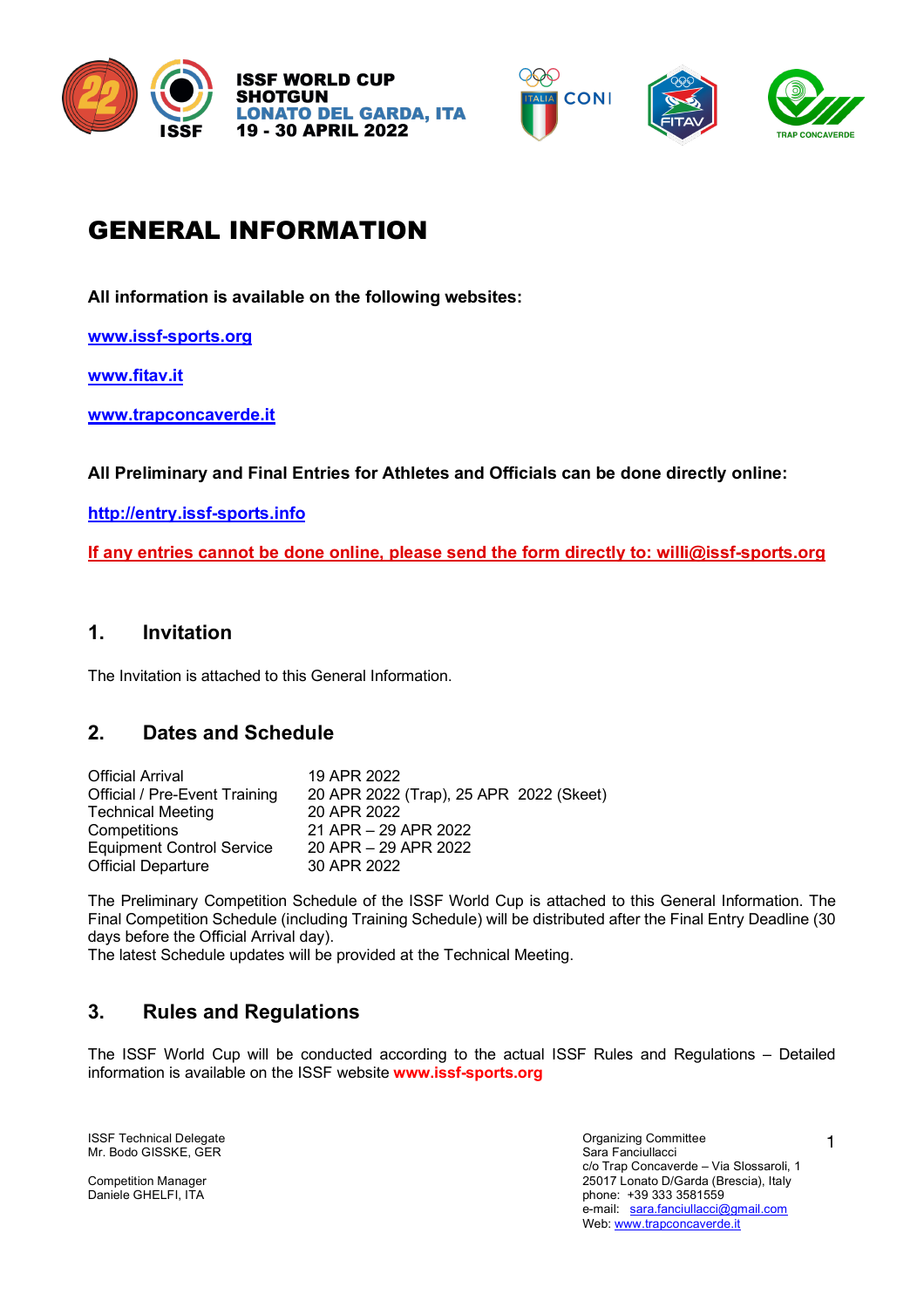



**CONI** 

#### **Shotgun Equipment**

All skeet athletes must have ISSF seals with serial numbers on their marker tapes. Any shooting vests that do not have ISSF seals on the marker tapes must be submitted to Equipment Control for inspection and the affixing of a seal before the competition.

Equipment Control will be conducted according to ISSF Rules using approved, calibrated instruments. Precompetition testing is not mandatory, however, athletes are responsible for competing with legal equipment and clothing. All athletes are urged to submit any doubtful equipment and clothing to Equipment Control or the Shotgun Jury for checking before the competition. All athletes are subject to being selected for random testing during the competition. Athletes found to be in violation of the rules for guns or skeet marker tapes will be disqualified.

#### **Cartridge Controls**

During Qualification, athletes whose cartridges are to be tested are selected by a computer draw. Between 10% and 18% of the athletes participating in an event will be selected for cartridge testing. Two (2) plus four (4) cartridges will be selected from each athlete and placed in separate labeled envelopes. The two (2) cartridges must be tested, first. If both cartridges weight 24.50 g or less, no further action will be taken. If one (1) or both cartridges weight more than 24.50g, then the four (4) cartridges in the second envelope must be tested. If the average of the six (6) cartridges weight more than 24.50 g, then the athlete must be disqualified (DSQ).

During Final, all six (6) finalists must be tested using the same procedure. The Finalists or their Coaches/Officials must bring, as early as possible, but not later than 30 minutes before the scheduled start of the Final (Reporting Time), all the cartridges that will be used during the Finals and place them in separate Cartridge Control Boxes on the Finals field of play. The Finalists must report at least 15 minutes before the start of the Final. The Equipment Control Jury will take the necessary samples from the boxes, and the boxes will be sealed. The boxes must be left under the supervision of Equipment Control Jury Member on the FOP. Once ammunition is placed in the box and sealed, only the Equipment Control Jury or the Finalist can remove ammunition from the box. No additional cartridges are brought to a Finalist during Finals. All cartridge controls must be completed before the start of the Presentation of the Finalists. Any disqualified (DSQ) athlete will not be allowed to participate in the Finals (There will be no elimination for 6th place; the first elimination will be for 5th place).

#### **Colored Wads**

Only transparent or translucent wads with no color may be used.

**ISSF WORLD CUP** 

**19 - 30 APRIL 2022** 

**LONATO DEL GARDA. ITA** 

**SHOTGUN** 

If an athlete uses ammunition that is not in accordance with Rule 9.4.3.1 a), then the athlete must be **disqualified (DSQ).**

# **4. Participation**

#### **Individual / Team Events**

Each ISSF Member Federation can enter a maximum of five (5) athletes in individual events but only three (3) of them can be registered to compete in the Final for the medals. The other two (2) can only compete for Ranking Points, according to the ISSF General Regulation.

**ISSF Technical Delegate** Organizing Committee Organizing Committee Mr. Bodo GISSKE, GER Sara Fanciullacci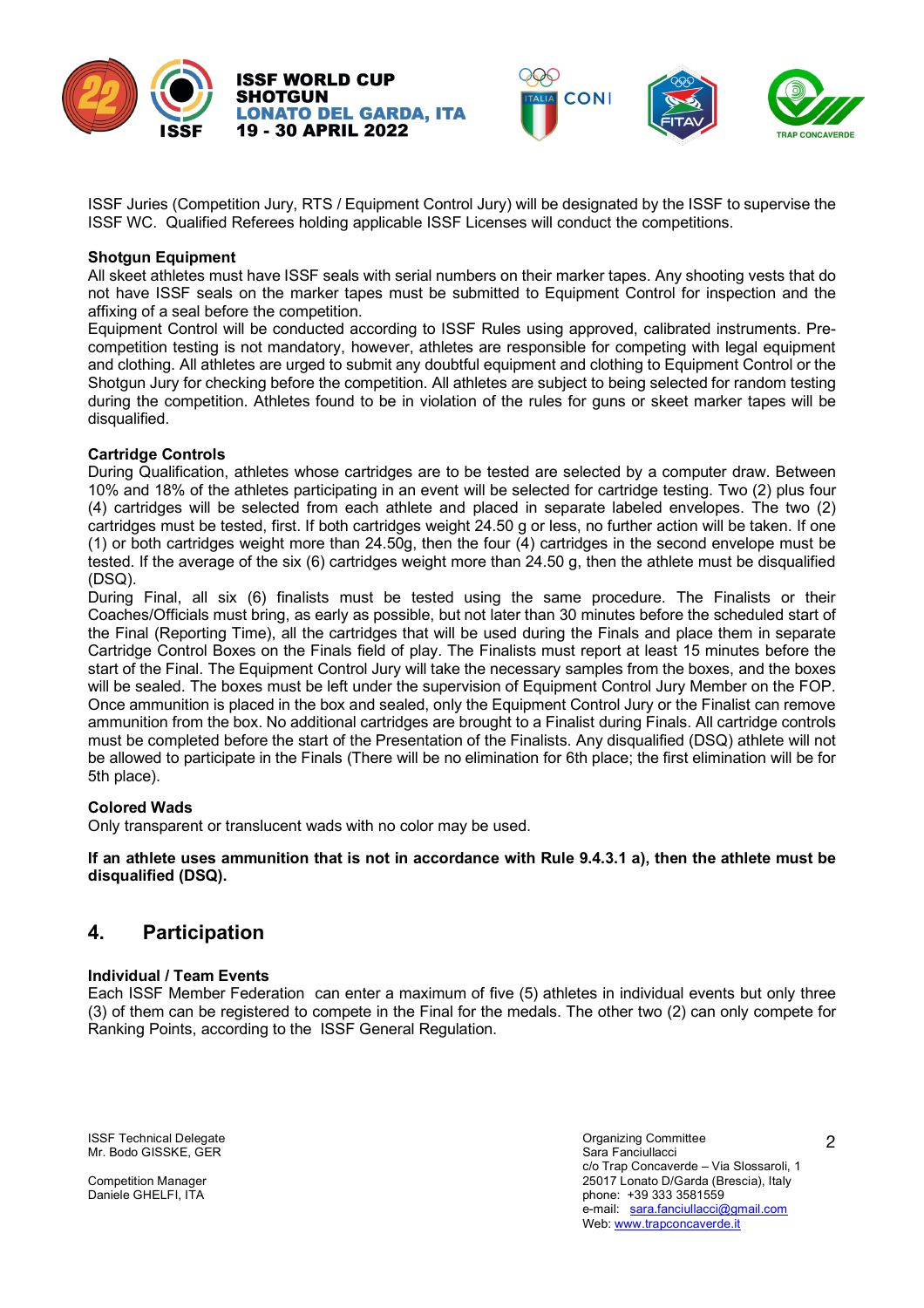







#### **Mixed Team Events**

ISSF Member Federations may enter a maximum of two (2) teams consisting of one (1) man and one (1) woman per mixed team event.

#### **Team events**

New Team events will be included in the Competition Schedule. Team Women, Trap Team Men, Trap Team Women, Skeet Team Men, Skeet Team Women. ISSF Member Federations may enter a maximum of one (1) team per team event, consisting of three (3) athletes

#### **Maximum Entry**

The maximum number of starts per event is the number of athlete entries that can be accepted for each ISSF World Cup event. Range capacity is determined by the available shooting time and the number of available ranges.

If the maximum number of starts is reached during the Final Entry process, a "waiting list" for that event(s) will be established. If cancellations are subsequently received, entries from the waiting list will be entered on a first come, first served basis. ISSF Headquarters and the Organizing Committee will cooperate to determine if additional entries from the waiting list can be accommodated.

| <b>Men Events</b><br>Max. No. of Starts<br>Trap Men<br>150<br>Skeet Men<br>120               |                                                                   | <b>Women Events</b><br>Trap Women<br><b>Skeet Women</b> | Max. No. of Starts<br>75<br>60 |  |  |  |  |
|----------------------------------------------------------------------------------------------|-------------------------------------------------------------------|---------------------------------------------------------|--------------------------------|--|--|--|--|
| <b>Mixed Team Events</b><br>Trap Mixed Team<br><b>Skeet Mixed Team</b>                       | Max. No. of Teams<br>45<br>36                                     |                                                         |                                |  |  |  |  |
| <b>Team Events</b><br>Trap Team Men<br>Skeet Team Men<br>Trap Team Women<br>Skeet Team Women | Max. No. of Teams<br>24 Teams<br>20 Teams<br>12 Teams<br>10 Teams |                                                         |                                |  |  |  |  |

#### **ISSF ID Number**

All athletes must sign an "Athlete's Declaration" and have an official ISSF ID number issued before participation in the ISSF World Cup.

Athletes without ISSF ID number will not be allowed to participate. ISSF ID numbers can be obtained from the ISSF Headquarters by using the official application form.

## **NO Quota Places for the 2024 Olympic Games Paris (FRA) will be awarded**

Athlete biographies will be distributed and photos will be taken.

# **5. Entry Process**

**Please complete the attached Registration Forms (Annex 1 – 9) and return them by the established deadlines.**

ISSF Technical Delegate<br>
ISSF Technical Delegate<br>
Mr. Bodo GISSKE. GER Mr. Bodo GISSKE, GER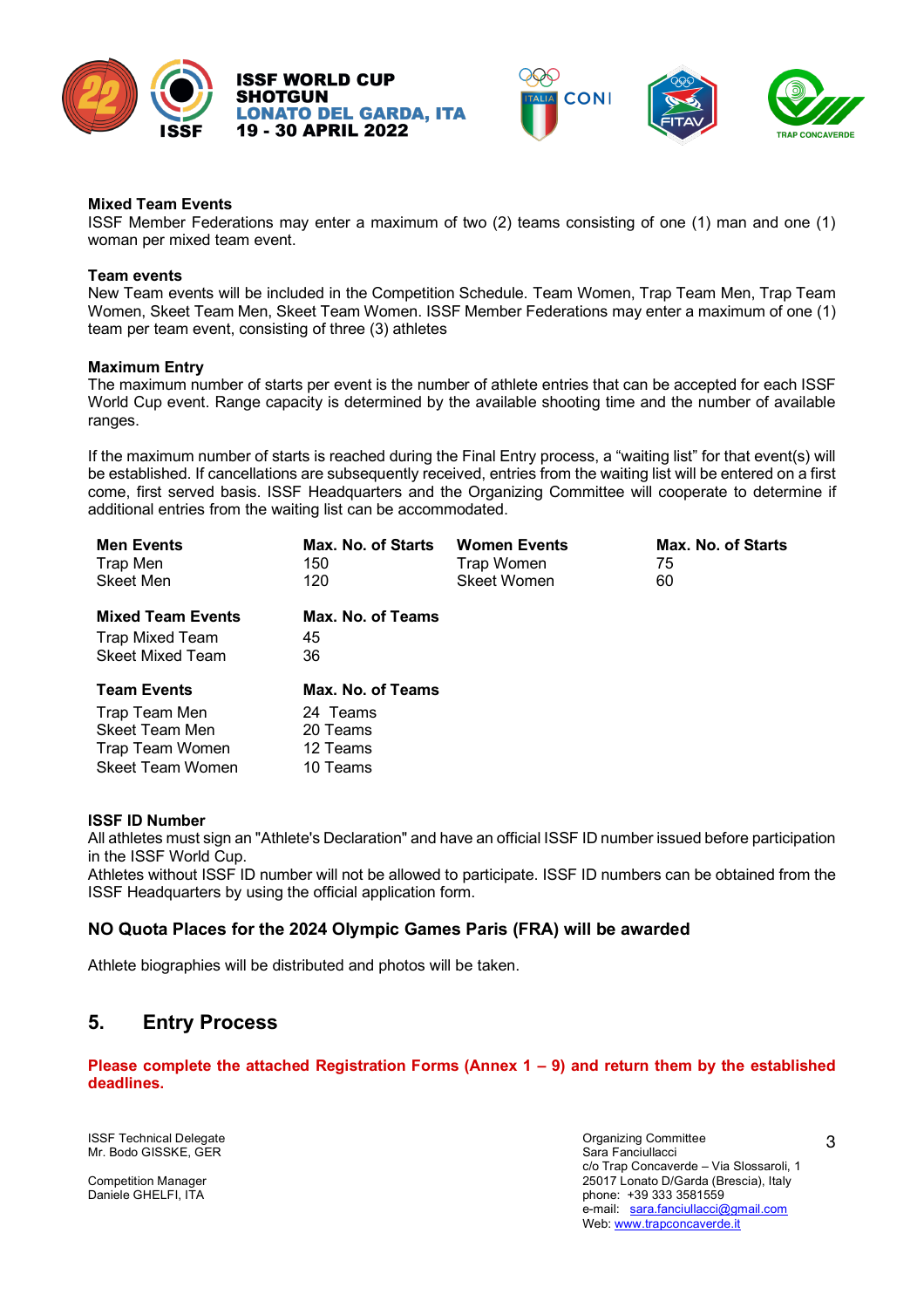



Preliminary and Final Entries for Athletes and Officials must be submitted to ISSF Headquarters. Entry Forms are provided, but ISSF Member Federations are urged to use the ISSF Online Registration Service.

All other Registration Forms must be returned to the Organizing Committee (see also: "Summary of Deadlines").

#### **Preliminary Entries**

ISSF Member Federations entering the ISSF World Cup must submit the Preliminary Entries not later than **19 JAN 2022**

Please use the ISSF Online Registration Service **http://entry.issf-sports.info**, or exceptionally complete the Preliminary Entry Form (Annex 1) and return it by email to **willi@issf-sports.org** or fax to the ISSF Headquarters.

#### **Final Entries**

ISSF Member Federations must forward their Final Entries directly to the ISSF HQ. The Final Entry Deadline (30 days before the Official Arrival day) is **19 MAR 2022**

Please use the ISSF Online Registration Service **http://entry.issf-sports.info**, or exceptionally complete the Final Entry Forms (Annex 3) and return them by email to **willi@issf-sports.org** or fax to the ISSF Headquarters.

#### **Late Entries**

If the maximum number of athlete entries have not been reached, late entries will only be accepted until the Late Entry Deadline (3 days before the Official Arrival day) which is **17 APR 2022**

**Important Note:** Until the 3 days after the Late Entry Deadline, the change of names / athletes within an event in the Final Entries is possible without restriction and additional fees. Any additional entries received after the Late Entry Deadline, from **17 APR 2022** onwards, may not participate.

#### **Entry Confirmation upon arrival**

All Team Leaders of ISSF Member Federation Delegations must report to the OC Entries Official and confirm their Final Entries. The confirmation must be completed before 12:00h on the day before the Pre-Event Training for that event.

#### **Entry Changes after the Late Entry Deadline**

From **17 APR 2022** onwards, only the replacement of a registered athlete by another already registered athlete in another event is permitted and can be made only before 12:00h on the day before the Pre-event Training for that event.

#### **Cancellation**

Any ISSF Member Federation that reduces the number of athletes listed their Final Entries after the Final Entry Deadline (**19 MAR 2022**) must pay applicable entry fees and hotel room cancellation costs according to the number of athletes and entries on the Final Entry Form originally received. If the applicable fees and costs are not paid, no member of that federation may participate.

#### **Entry Fee**

The entry fees include all charges for registration, local transportation between shooting range and official hotels and doping control.

ISSF Technical Delegate<br>
Mr. Bodo GISSKE. GER<br>
Mr. Bodo GISSKE. GER Mr. Bodo GISSKE, GER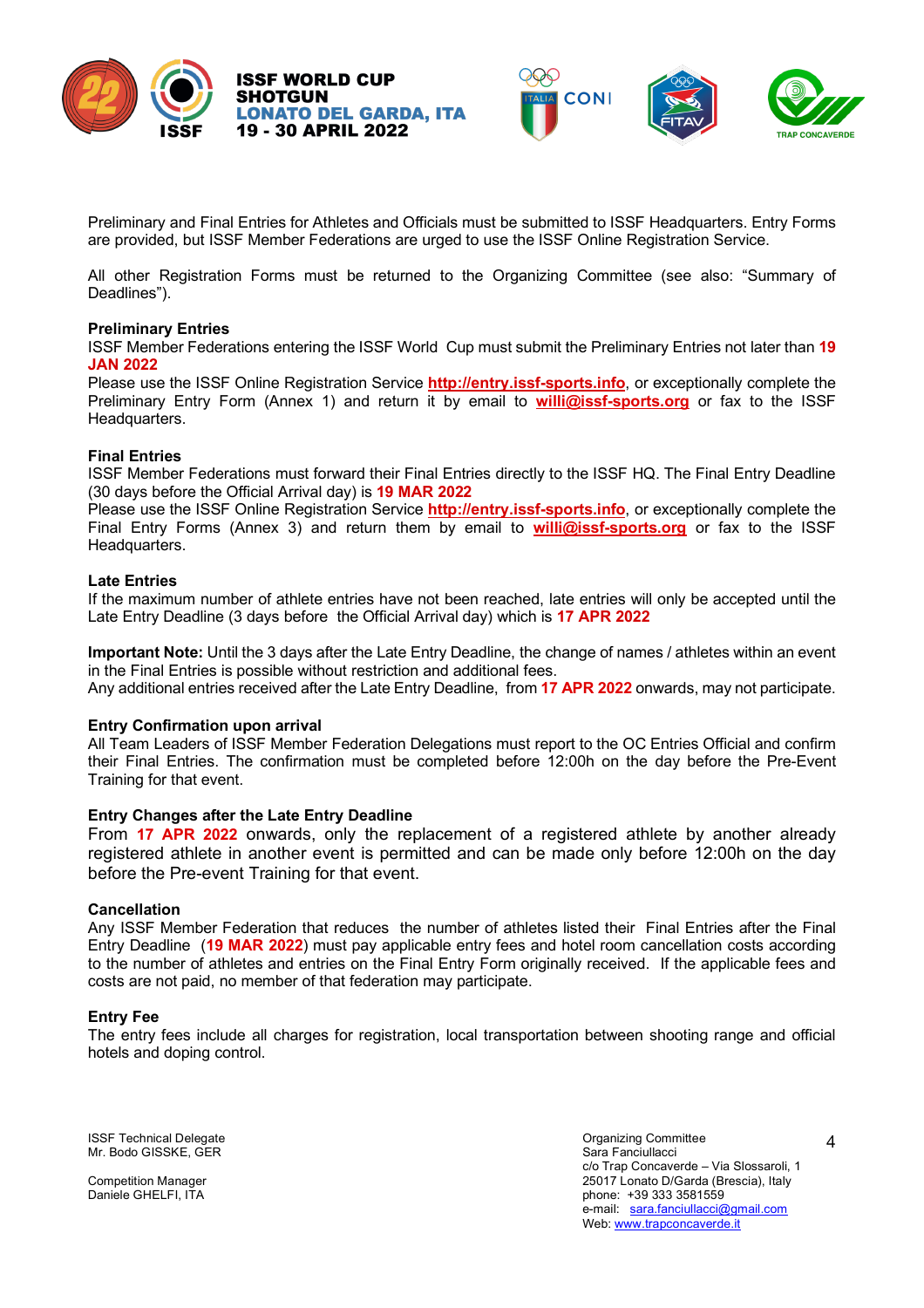









| Fee        |        | <b>Description</b>                                                                |
|------------|--------|-----------------------------------------------------------------------------------|
| EUR        | 170.00 | Individual Entry (inclusive of one round of PET Trap/Skeet (25 targets)           |
| EUR        | 170.00 | Mixed Team                                                                        |
| EUR        | 170.00 | Team                                                                              |
| <b>EUR</b> | 50.00  | Official                                                                          |
| <b>EUR</b> | 50.00  | Additional Late entry Fee per athlete/mixed team/ per event                       |
| EUR        | 170.00 | Cancellation Fee per athlete/ mixed team / per event                              |
| EUR        | 50.00  | Extra cost for transfer from/to Malpensa airport (see paragraph 9 Transportation) |
| <b>EUR</b> | 8.00   | Additional Pre-event Training, per round Trap/skeet (25 targets)                  |
| <b>EUR</b> | 9.00   | Unofficial Training, per round Trap/Skeet (25 targets)                            |

#### **Payment of Entry Fees**

Payments are to be made in EURO: by Credit Card, by bank transfer in advance (amounts must be net of any bank spending), or by other electronic payment methods.

Cash payments on arrival at the shooting club will only be accepted in exceptional cases.

Invoices for prepayments relating to registration and / or other services, can be required via e-mail to: **c.manstretta@fitav.it** starting from **4 APR 2022.**

## **Bank details for early transfer of funds:**

| <b>Beneficiary</b>  | <b>ASD TAV TRAP CONCAVERDE</b>                                  |
|---------------------|-----------------------------------------------------------------|
| <b>Bank</b>         | <b>BANCA VALSABBINA SPS</b>                                     |
| <b>Branch</b>       | <b>FILIALE DI LONATO D/G</b>                                    |
| <b>Address</b>      | Piazza Martiri Della Libertà - 25017 LONATO D/G (Brescia) Italy |
| C/Account Nr. 21818 |                                                                 |
| <b>ABI Code</b>     | 5116                                                            |
| <b>CAB Code</b>     | 54669                                                           |
| <b>SWIFT Code</b>   | <b>BCVAIT2V</b>                                                 |
| <b>IBAN</b>         | IT 42K 05116 54669 0000000 21818                                |

Accreditation for Final Registration and payment is requested to be made by one (1) representative per each ISSF Member Federation. Please give a copy of the bank transfer voucher to the representative to bring with him/her to the Entry Confirmation if entry fees have been paid in advance.

## **Payments for accommodation will be made directly with the hotels.**

#### **Accreditation Process**

All persons involved in the ISSF World Cup (Athletes, Team Officials, ISSF Officials, OC Officials, Media Persons) must have accreditations that clearly identify the accreditation holder (with photograph, family name and first name, nation and function) in order to use the local transportation and to enter controlled areas on the shooting range.

Accreditations (for persons registered before the Late Entry Deadline and with photograph in the ISSF database) will be prepared by the ISSF Headquarters and Organizing Committee. All other accreditations will be prepared by the ISSF World Cup Accreditation Office.

Accreditations and BIB Numbers will be distributed by the Organizing Committee after payment of the entry fees.

ISSF Technical Delegate<br>
Mr. Bodo GISSKE. GER<br>
Mr. Bodo GISSKE. GER Mr. Bodo GISSKE, GER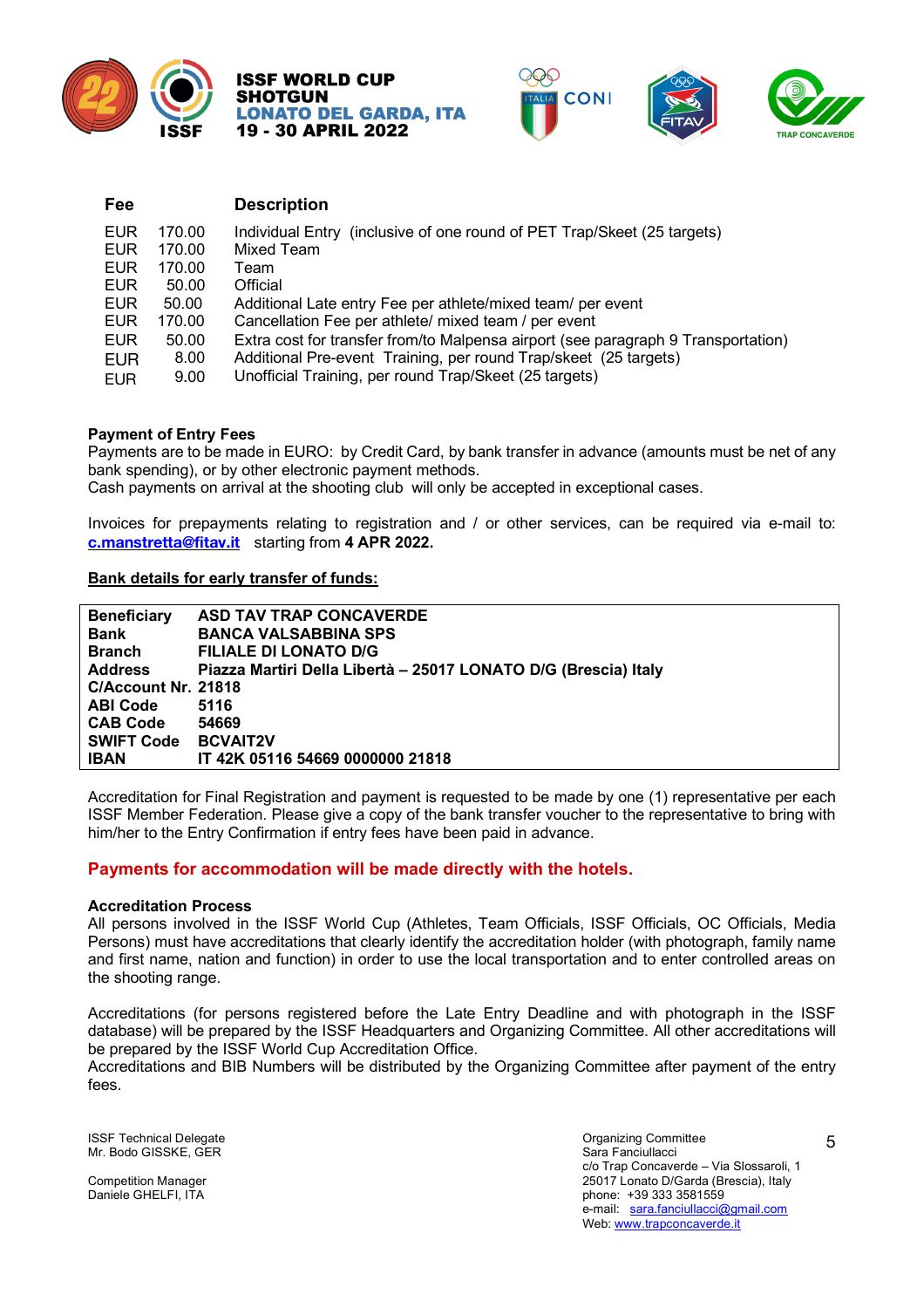





# **6. Shooting Range**

The ISSF World Cup will take place at the at the Olympic Shooting Range "Trap Concaverde" in Lonato D/Garda (Brescia), Italy.

Address: Trap Concaverde - Loc. La Basia Via Slossaroli 1 25017 Lonato D/Garda (Brescia) Italy Phone: +39-030-9990200 Fax: +39-030-9990210 E-mail: **info@trapconcaverde.it** Web: **www.trapconcaverde.it**

Trap Concaverde is situated in the tourist Southern Garda Lake District, 8 km away from Desenzano, 30 km from downtown Brescia, 40km from Verona.

Directions: Highway A4 Milano/Venezia, Exit: Desenzano. Turn to the right side and proceed for 5km then first exit on the right side (direction Castiglione D/Stiviere), you will immediately see the Shooting Club sign. At the round-about take the second right and drive straight for about 500m.

The shooting range has 7 combined ranges for Trap/Double Trap/Skeet and 5 separate ranges for Trap/Double Trap.

All ranges are equipped with "Mattarelli" machines and "Elfipa "acoustic release systems. On each field, "Elfipa" electronic scoreboards are installed

The Skeet ranges operate with acoustic release system.

The firing direction of the shooting range is north.

The targets used for the ISSF World Cup are eco-friendly from Eurotarget, standard orange for the Qualification and flash orange for the Finals.

# **7. Immigration and Customs Requirements**

#### **Entry Visa**

Italy is a member of the European Union and Schengen Agreement.

EU Nationals are able to enter Italy with a valid passport or with a valid ID Card.

Countries that require an Entry Visa for Italy should apply to the Italian Embassy/Consulate in their Country well in advance before departure. Detailed information regarding Visa can be found in the website of the Italian Ministry of Foreign Affairs: **www.esteri.it or vistoperitalia.esteri.it/home/en**

Those Federations who need a specific Invitation Letter to apply for a Sport Visa, must contact FITAV, Federazione Italiana Tiro a Volo, **not later than 15 MAR 2022**

E-mail: **visa@fitav.it**  Phone: +39-06-4523 5212 / 5234 /5246

**ISSF Technical Delegate** Organizing Committee Organizing Committee Mr. Bodo GISSKE, GER Sara Fanciullacci (Server Sara Fanciullacci Sara Fanciullacci Sara Fanciullacci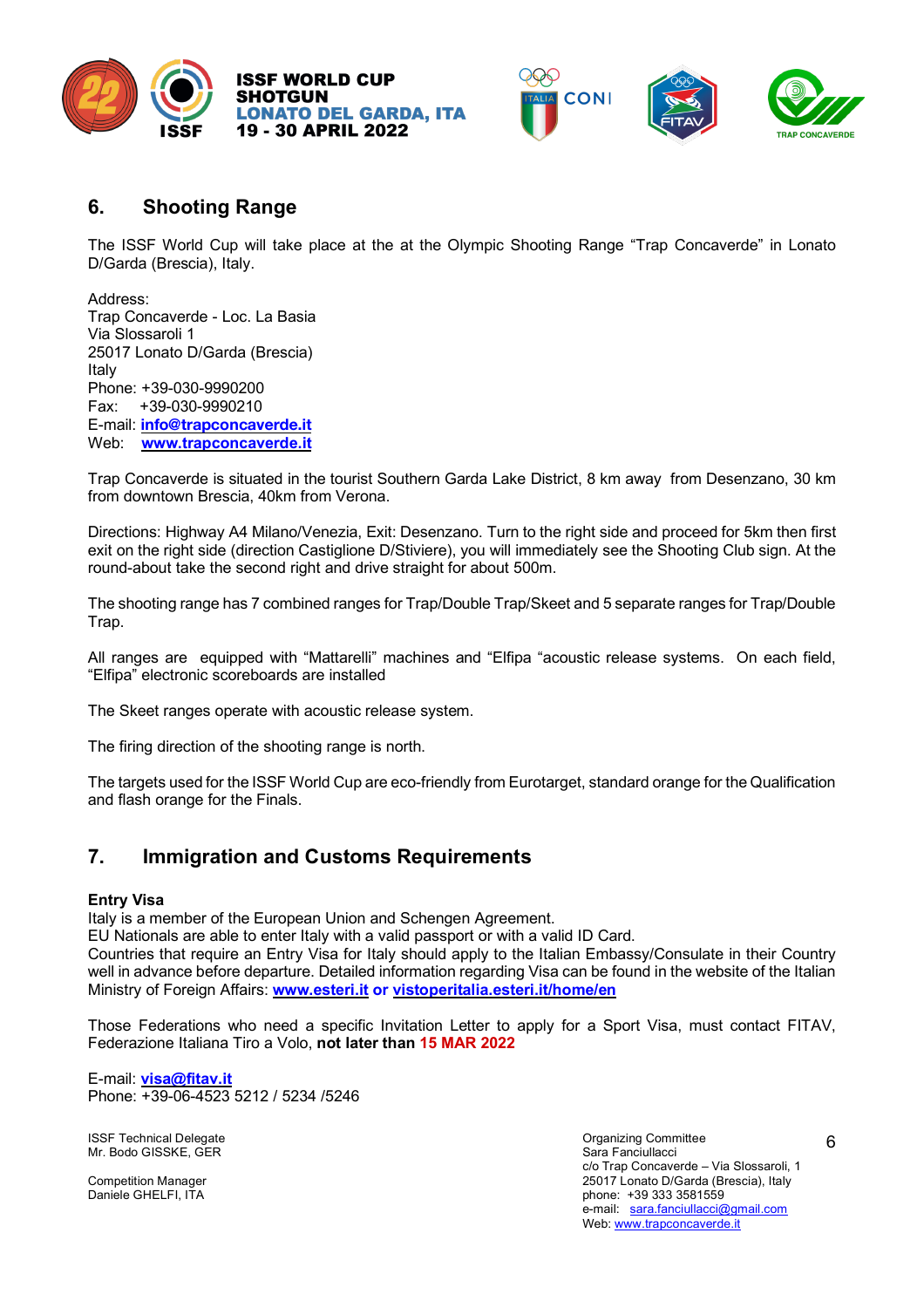





The Italian Shooting Federation has no influence on the Embassies and will only be able to provide invitations for the period of the ISSF World Cup and eventual pre-event training.

No Visa will be granted upon arrival at the airport.

## **Customs Formalities, Import of Firearms**

A max. of three (3) shotguns and 1.200 cartridges are allowed to enter in Italy.

European Union nationals holding a "European Shotgun Certificate" can import to Italy their firearms without an auxiliary permission; however, they are requested to fill in the "Firearm and Ammunition Form" for Local Police security reasons.

To the Athletes not holding the European Firearm Certificate, the Italian Shooting Federation soon after receiving the "Firearm and Ammunition Form" duly filled in, will send the gun permit.

The FITAV permit or the E.F.C. must be shown to the Police Authorities together with an invitation letter from the Club or the Organizing Committee, confirming the athlete's participation in the event. The same letter will also be sent to athletes traveling by car and presented, together with the documents above, to the Italian Police in case of a check during the trip.

All the athletes traveling by plane will have to fill in an additional double copy declaration on arrival at the Italian airport. (As complimentary the OC or FITAV staff members will do it on their behalf). This form, together with the FITAV permit, or the European Firearm Certificate at departure from Italy, must be returned to the Police Officers.

The Security service for the delivery of firearms and ammunition in Italian Airports has changed. There is no longer an internal security service but each airline makes use of an external individual security company that provides the service on-call.

In order not to delay the delivery of firearms and ammunition upon arrival, each participating Federation is recommended to book the flights, by declaring the shotguns in the reservation well in advance, to allow the airline to organize the transshipment service and delivery to the Police office in charge for the control of the weapons.

The "Security Tax" is applied to departing weapons and the passenger is charged at discretion of the airline as only some carriers provide the service free of charge.

The O.C. has no influence on the airlines in this regard.

For immediate weapon recognition, in no case should the gun cases be protected or placed into another type of travel bag (canvas, plastic).

Non-European Union citizens are also suggested to take with them a copy of their passport which will be handed to the Police station together with the other forms at arrival, in order to speed the procedure.

## **Please DO NOT send any passport copy to the Organizing Committee.**

**Police and Customs firearms formalities will take place upon arrival at the first airport on Italian National Territory and at the last one at departure.**

**The Organizing Committee will not be responsible with the Italian Police at the airport for any incorrect information provided by the NPC related to firearms and ammunition.**

ISSF Technical Delegate<br>
Mr. Bodo GISSKE. GER<br>
Mr. Bodo GISSKE. GER Mr. Bodo GISSKE, GER

c/o Trap Concaverde – Via Slossaroli, 1 Competition Manager 25017 Lonato D/Garda (Brescia), Italy<br>
Daniele GHELFI, ITA phone: +39 333 3581559 e-mail: sara.fanciullacci@gmail.com Web: www.trapconcaverde.it

7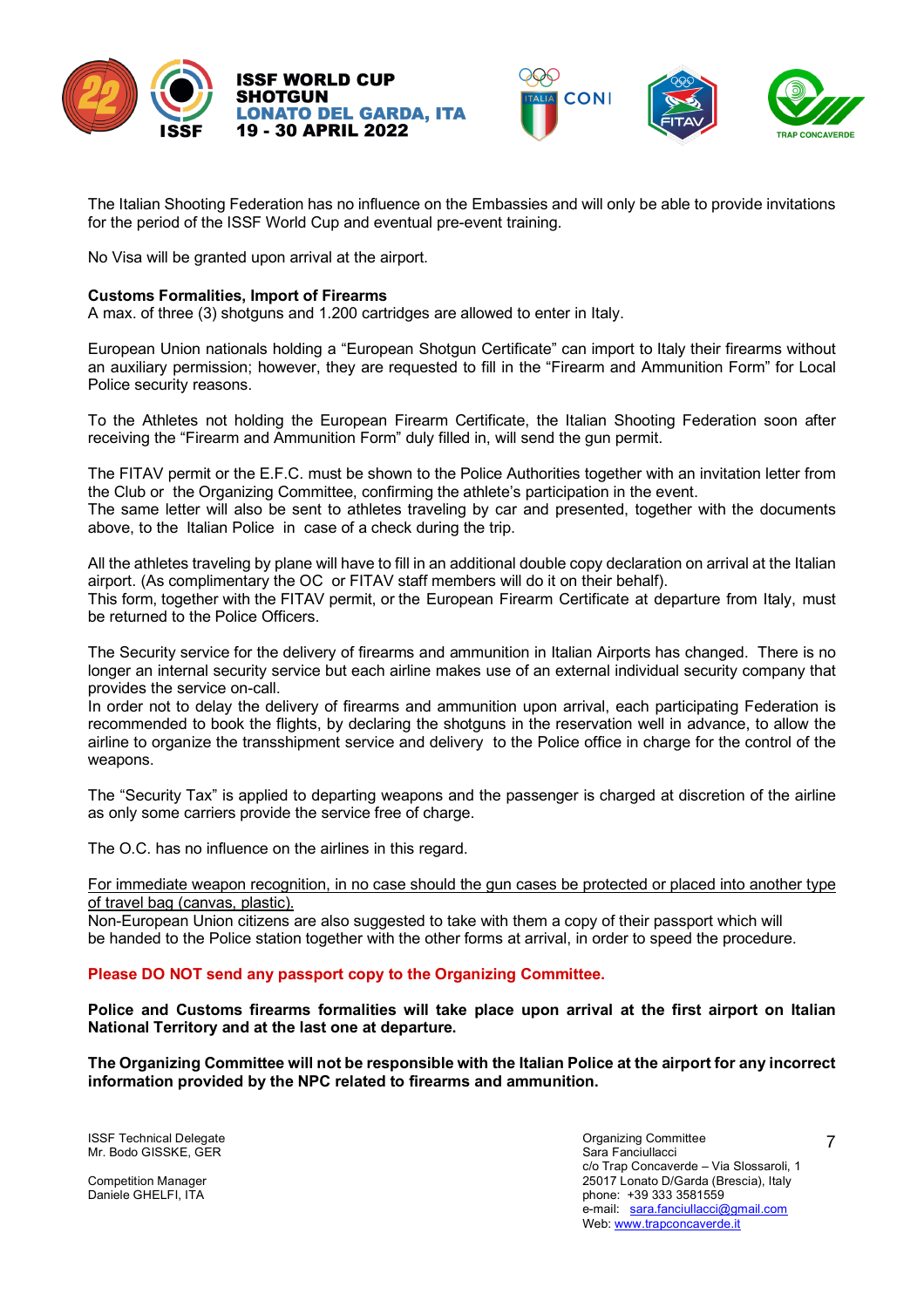









All the delegations will be assisted to dispatch the Police and Customs procedures and escorted to the bus. Travelers will meet the assistants near to the baggage collection upon arrival. In case of failure, contact the OC representative: Maria Teresa Imperatori +39-030-3452014 / +39-335-8218079

## **Useful Information on the carriage of shotguns on International Flights**

As a rule before issuing any ticket the travel agency appointed to book the flights should make sure that both ammunition and the firearms are accepted on board the aircraft till the final destination. The approval should appear on the electronic ticket (on the PNR Passengers Name Record) or on a separate message sent to the travel agency by the Airline Company.

The rules governing the carriage of ammunition and firearms appertain to the Carrier who owns the aircraft therefore in case of flights made in code-sharing, the approval must come from both companies even if on the ticket the abbreviation of only one Company appears (i.e.: AF – BA – EK – LH – UA, etc.)

Normally, the final decision to accept firearms and ammunition on board comes from the Captain but once you have the "OK" on your flight ticket, the Company is responsible for having your firearms sent to destination.

In case of indirect flights it is advisable to consider a connection of at least two hours. Upon landing at the first airport, report to the information counter and make sure that your firearms have arrived and will be taken on board of the connecting flight.

Still in case of indirect flights, avoid booking them with two different Airline Companies as most of the times, the firearms will be discharged at the first airport and the owners will have to collect them and make a new check-in. That, provided the local Police and Customs Authority do not cause problems of licenses, will probably cost extra security and boarding tax and, sometimes, extra-baggage fees. If passengers are not informed they risk arriving at the final destination without knowing that their guns have not been loaded on the connecting flight and are laying in the previous airport.

In many Countries even if passengers are in transit and the baggage is labeled till destination, the control of firearms is made at the first airport of arrival; in others, the control is made at the first airport of arrival in the Nation passenger are headed for.

This is why it is advisable to ask your travel agency for collecting as much information as possible before departure, then, keep the situation under control step by step.

All firearms and ammunition must be declared while making flight reservation and at check-in and follow the procedure reserved to these special articles. It is a big mistake to pack them into normal bags and dispatch them into normal baggage because in case of loss it will be very difficult to find the firearms and, last but not least, owners will be liable to heavy fines.

**As for Italy**, Police and Customs formalities for ammunition and firearms must be dispatched at the first airport of arrival on the Italian Territory. They will be taken by the Security guards to the Police station located inside the international area where each gun holder will collect them and, if the airport of arrival is not the same of destination, it will be necessary to make a new police control and a new check-in in the domestic departure area.

To avoid such a big trouble, we suggest all the athletes direct to Lonato Del Garda to book their flights in order to land directly at one of the Northern airports listed in section 9 of this General Information even if not all of them are considered as "official airports " for the event.

ISSF Technical Delegate<br>
ISSF Technical Delegate<br>
Mr. Bodo GISSKE. GER Mr. Bodo GISSKE, GER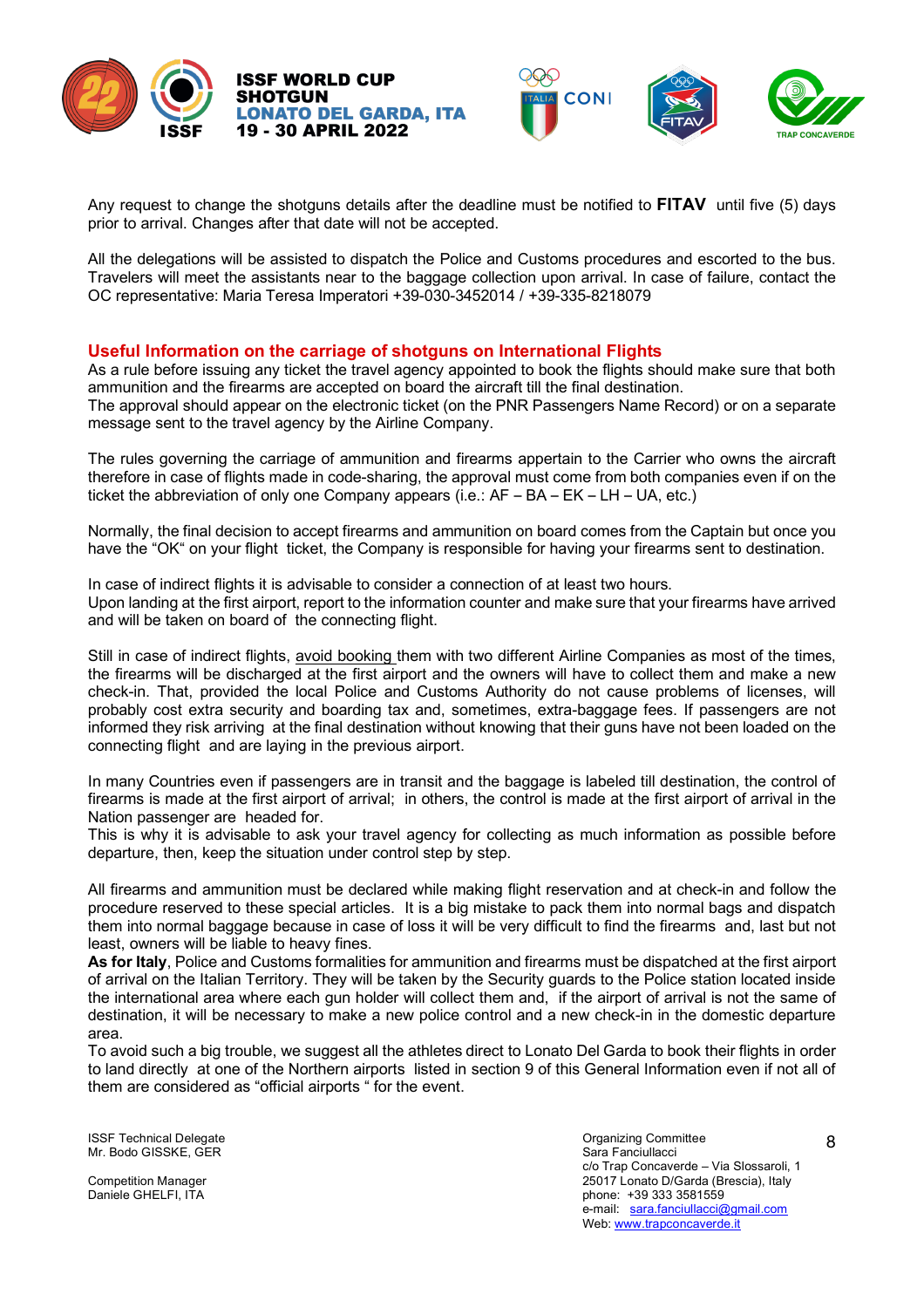







# **8. Accommodation**

## **Official Hotels**

The Delegations will be accommodated at 3\*\*\* and 4\*\*\*\* star hotels situated at a distance of 7 to 9 km from the Shooting Range. Luxury 5\*\*\*\*\* hotels will be booked only at request.

The structure and size of the hotels in the Southern Garda Lake area is such that no single hotel or small number of hotels is able to supply the necessary number of rooms for accommodating all the participants of an important event such as the ISSF World Cup. Taking into consideration this limitation, the Organizing Committee has been compelled, as usual, to book more Hotels that are, in any case, comfortable and close to each other.

All the official hotels are facilitated with free wi-fi connection. **Rates are intended per room per night and include buffet breakfast, service and tax.**

The Tourist Tax is not included, according to the hotel category it amounts to Euro 1,50 / 2, 00 per person per night.

All the official hotels **except** DUNANT HOTEL, B&B CORTE DELLE ROSE and AGRITURISMO CORTE AUREA are situated in Desenzano and Padenghe towns, in front or near the Garda Lake at a driving distance of 15 minutes to the Shooting Range.

Dunant Hotel\*\*\*\*is situated in the countryside of Castiglione delle Stiviere (MN) 7,5km (10 minutes' drive) away from the Shooting Range, 16km from Desenzano downtown.

B&B Corte delle Rose \*\*\*is a small family run B&B. The restaurant right next door to the hotel located in the same property, is different running. B&B Corte delle Rose is situated on the way that from the shooting club goes to Castiglione; distance to the shooting range 4,5km, and to Desenzano downtown 11km.

Agriturismo Corte Aurea \*\*\* located in a quiet area, surrounded by green hills, between vineyards and olive groves, is located just 4,5 km away from the venue and 3 km from Desenzano centre

Given the location, these hotels are more recommended for guests arriving by car or having a car *(for leisure).*

## **List of Official Hotels**

| Hotel Desenzano 4****<br>https:///www.hoteldesenzano.it | ###                | Distance to shooting range 8 km |                                   |  |  |
|---------------------------------------------------------|--------------------|---------------------------------|-----------------------------------|--|--|
| Double single use                                       | Superior/Deluxe    | €                               | 130.00                            |  |  |
| Double/Twin                                             | Superior/Deluxe    | €                               | 160.00                            |  |  |
| Dunant Hotel 4****<br>www.dunanthotel.it                | $\frac{888}{1000}$ |                                 | Distance to shooting range 7.5 km |  |  |
| Double Single Use                                       |                    | €                               | 100.00                            |  |  |
| Double / Twin                                           |                    | €                               | 118,00                            |  |  |

ISSF Technical Delegate<br>
Mr. Bodo GISSKE. GER<br>
Mr. Bodo GISSKE. GER Mr. Bodo GISSKE, GER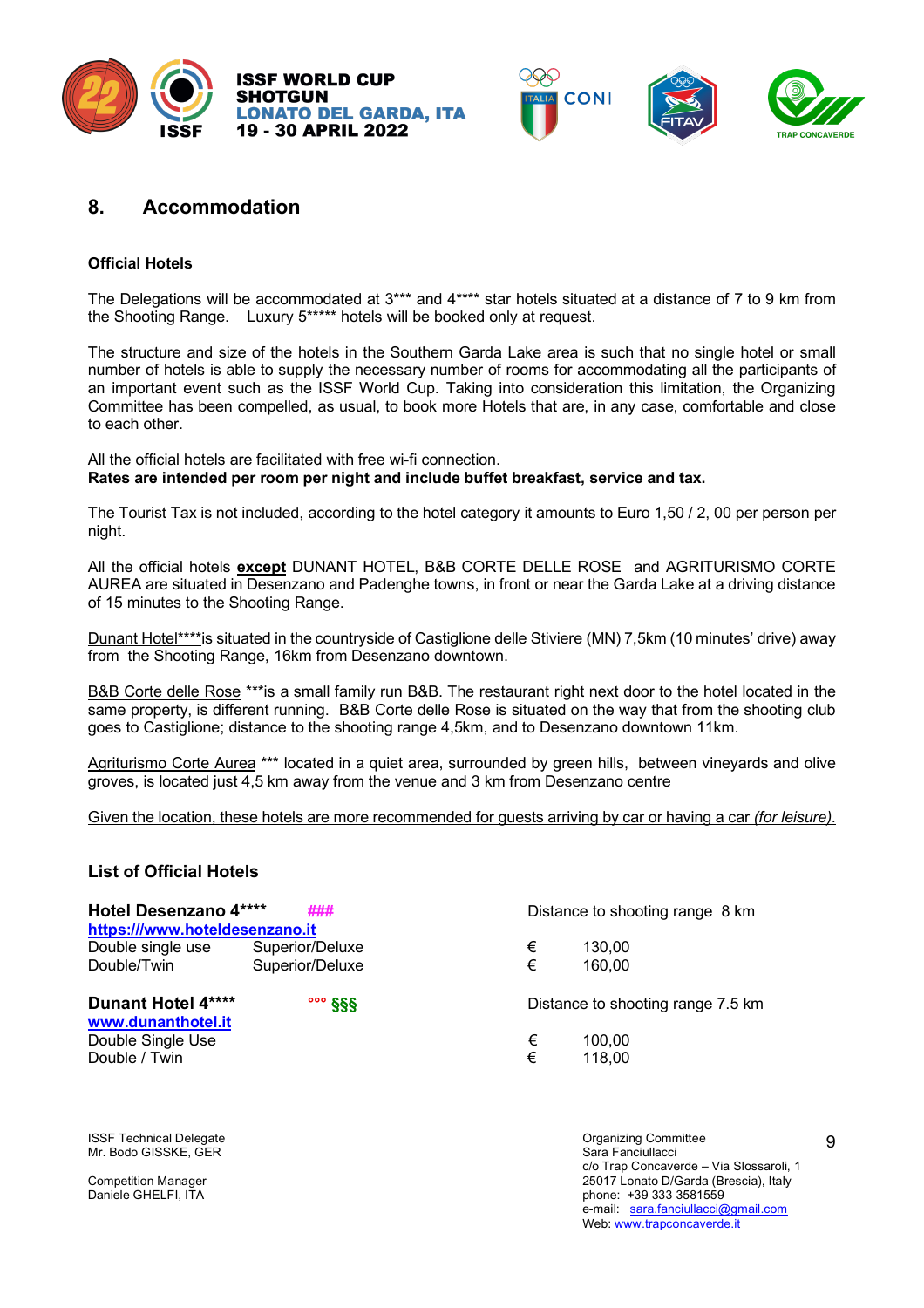

# **ISSF WORLD CUP<br>SHOTGUN LONATO DEL GARDA, ITA<br>19 - 30 APRIL 2022**



| Oliveto 4**** 000 /// %% ^^^ ###\$\$\$                        |                    |       | Distance to shooting range 8 km                  |
|---------------------------------------------------------------|--------------------|-------|--------------------------------------------------|
| www.hoteloliveto.it                                           |                    |       |                                                  |
| Single French Classic                                         | (bed cm. 140)      | €     | 147.00                                           |
| Single French Superior                                        | (bed cm. 140)      | €     | 162,00                                           |
| Double Single Use Classic                                     |                    | €     | 153,00                                           |
| Double Single Use Superior                                    |                    | €€    | 168,00                                           |
| Double / Twin Classic                                         |                    |       | 165,00                                           |
| Double / Twin Superior                                        |                    |       | 190,00                                           |
| DUS/ Double / Twin Deluxe                                     |                    | $\in$ | 230,00                                           |
| Junior Suite and Wellness                                     | on request         | €     | 280,00/290,00                                    |
| Park Hotel 4****                                              | $\circ \circ$ //// |       | Distance to shooting range 8 km                  |
| www.parkhotelonline.it                                        |                    |       |                                                  |
| DUS / Double / Twin Elegance                                  |                    | €     | 150,00                                           |
| DUS / Double / Twin superior with balcony Lake view           |                    | $\in$ | 180,00                                           |
| DUS / Double / Twin Executive with balcony Lake View          |                    | $\in$ | 200,00                                           |
|                                                               |                    |       |                                                  |
| Junior Suite Prestige Single or Double overlooking the center |                    | $\in$ | 230,00                                           |
| Junior Suite Prestige Single or Double with balcony lake view |                    | €     | 250,00                                           |
| West Garda Hotel 4****                                        | $\circ \circ$ //// |       | Distance to shooting range 9 km                  |
| www.westgardahotel.com                                        |                    |       |                                                  |
| Double Single Use                                             |                    | €     | 120,00                                           |
| Double / Twin                                                 |                    | $\in$ | 140,00                                           |
| Triple room                                                   |                    | €     | 180,00                                           |
| Hotel Bonotto 3***S &&&                                       |                    |       | Distance to shooting range 8 km                  |
| www.hotelbonottodesenzano.it                                  |                    |       |                                                  |
| Single Room                                                   | &&&                | €     | 125 /134,00                                      |
| Double Single Use                                             |                    | $\in$ | 155 / 164,00                                     |
|                                                               |                    | $\in$ |                                                  |
| Double Single Use superior                                    |                    |       | 170 /180,00                                      |
| Double / Twin                                                 |                    | $\in$ | 175 / 184,00                                     |
| Double/Twin Superior                                          |                    | $\in$ | 190 /200,00                                      |
| Triple room                                                   |                    | €     | 210 /235,00                                      |
| Hotel Vittorio 3***S                                          |                    |       | Distance to shooting range 8 km                  |
| www.hotelvittorio.it                                          |                    |       |                                                  |
| Double / Twin Economy                                         |                    | €     | 120,00                                           |
| Double / Twin side Lake View                                  |                    | €     | 135,00                                           |
| Double / Twin with balcony overlooking the lake               |                    | €     | 150,00                                           |
| Triple room                                                   |                    |       | 180,00                                           |
|                                                               |                    | €     | 220,00                                           |
| Suite in double occupancy                                     |                    |       |                                                  |
| Suite in triple occupancy                                     |                    | €     | 240,00                                           |
| Reduction for single occupancy in all categories              |                    | €     | $-10.00$                                         |
| Hotel City 3***                                               |                    |       | Distance to shooting range 8 km                  |
| www.hotelcity.it                                              |                    |       |                                                  |
| Double Single Use                                             |                    | €     | 92,00                                            |
| Double / Twin                                                 |                    | €     | 144,00                                           |
|                                                               |                    |       |                                                  |
|                                                               |                    |       |                                                  |
| <b>ISSF Technical Delegate</b><br>Mr. Bodo GISSKE, GER        |                    |       | <b>Organizing Committee</b><br>Sara Fanciullacci |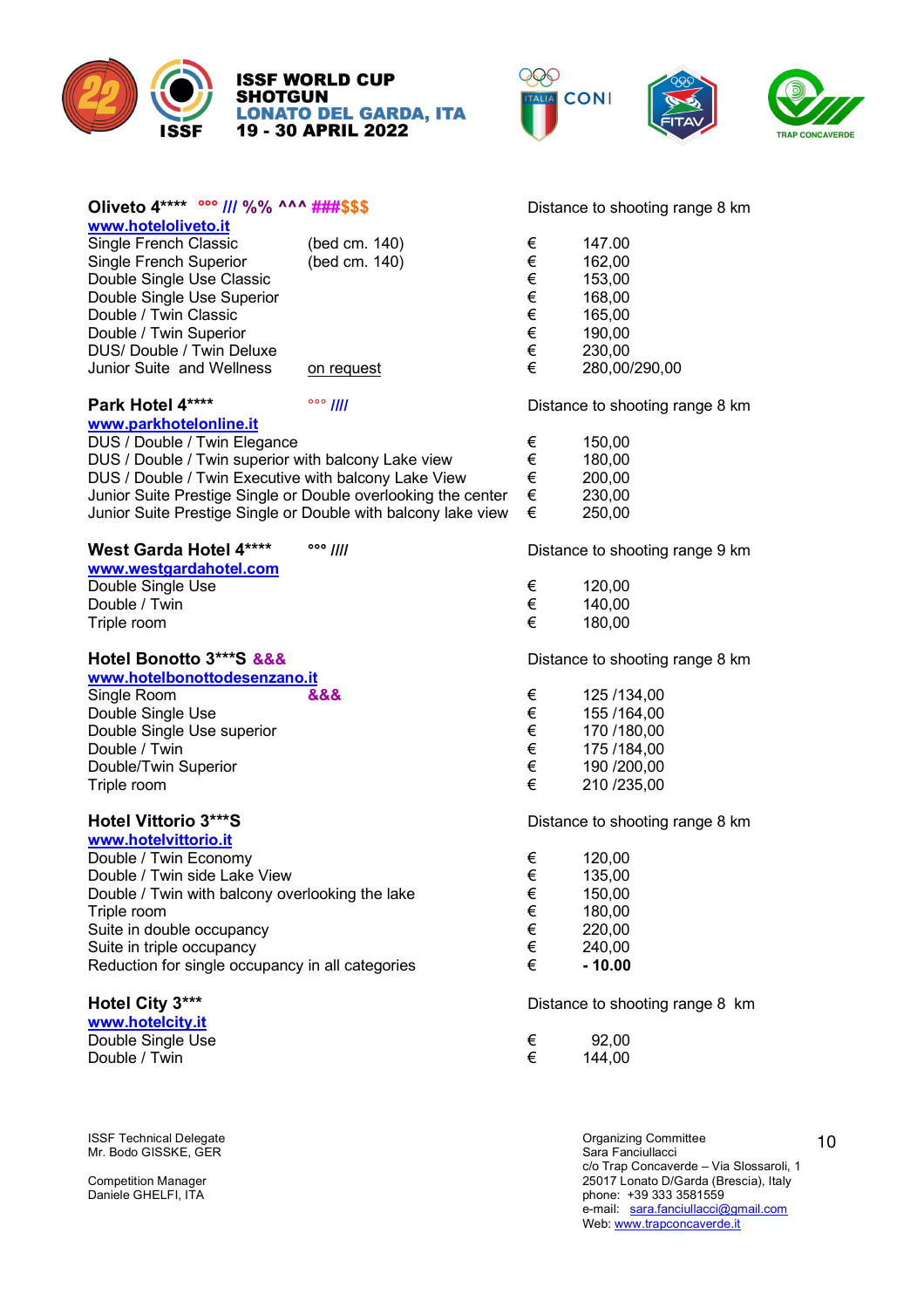





| Hotel Europa 3***                                | 888 | Distance to shooting range 8 km |                                   |  |  |  |
|--------------------------------------------------|-----|---------------------------------|-----------------------------------|--|--|--|
| www.desenzanohoteleuropa.com                     |     |                                 |                                   |  |  |  |
| Single Room                                      | &&& | €                               | 75.00                             |  |  |  |
| Double Single Use                                |     | $\in$                           | 120,00                            |  |  |  |
| Double / Twin                                    |     | €                               | 130,00                            |  |  |  |
| <b>Triple Room</b>                               |     | $\in$                           | 150,00                            |  |  |  |
| Extra charge for lake view                       |     | €                               | 10,00                             |  |  |  |
| B & B Corte delle Rose 3*** 000 \$\$\$           |     |                                 | Distance to shooting range 4,5 km |  |  |  |
| www.cascinacortedellerose.com                    |     |                                 |                                   |  |  |  |
| Single Room                                      | SSS | €                               | 65,00                             |  |  |  |
| Double Single Use                                |     | $\in$                           | 80,00                             |  |  |  |
| Double / Twin                                    |     | €                               | 90,00                             |  |  |  |
| <b>Agriturismo Corte Aurea 3*** ////</b>         |     |                                 | Distance to shooting range 4,5 km |  |  |  |
| https://www.agriturismocorteaurea.it             |     |                                 |                                   |  |  |  |
| Double Twin standard                             |     | €                               | 80,00                             |  |  |  |
| Double / Twin Superior                           |     | €                               | 100,00                            |  |  |  |
| Reduction for single occupancy in all categories |     |                                 | $-10.00$                          |  |  |  |

Triple rooms in equipped hotels are on request and available only if size and features are compatible with anti-Covid-19 measures.

| <b>SSS</b> | Hotel with fitness center  | \$\$\$ | Queen size bed        |
|------------|----------------------------|--------|-----------------------|
| III        | Hotel with swimming pool   | %%     | Wellness center       |
| ۸ΛΛ        | Hotel with indoor pool     | ###    | Gvm                   |
| &&&        | 1 single bed width 100 cm. | 0000   | Hotel with restaurant |

#### **Hotels facilitated with restaurant:**

Corte Cascina delle Rose: being the restaurant different running, dinner is "à la carte" menu Any arrangements to be made directly with the restaurant .

Dunant Hotel: dinner "à la carte" menu or 2 alternatives in H/B:

HB 1) 1 dish at your choice from the half-board menu, dessert, water, 1 glass local wine or 1 bottled bier or 1 canned drink € 19,00 per person per day.

HB 2) two dishes at your choice from the half-board menu, dessert, water, 1 glass local wine or 1 bottled bier or 1 canned drink  $\epsilon$  28,00 per person per day.

Hotel Oliveto: dinner "à la carte" menu or H/B

H/B includes from the daily menu: first course, second course complete with side dish, and dessert. Water, 1 bottle local wine every 4 people or 1 canned drink for each person. € 30,00 per day

Park Hotel: dinner "à la carte" menu or H/B . H/B includes 3 Courses, beverages not included € 40.00 per person, per day

West Garda Hotel: dinner "à la carte" menu or H/B.

H/B includes from the daily menu: first course, choice of 3 main courses with side dish, and dessert. Water,  $\frac{1}{4}$  local wine, coffee. € 33.00 per person per day

ISSF Technical Delegate<br>
ISSF Technical Delegate<br>
Mr. Bodo GISSKE. GER Mr. Bodo GISSKE, GER

c/o Trap Concaverde – Via Slossaroli, 1 Competition Manager 25017 Lonato D/Garda (Brescia), Italy<br>
Daniele GHELFI, ITA phone: +39 333 3581559 e-mail: sara.fanciullacci@gmail.com Web: www.trapconcaverde.it

11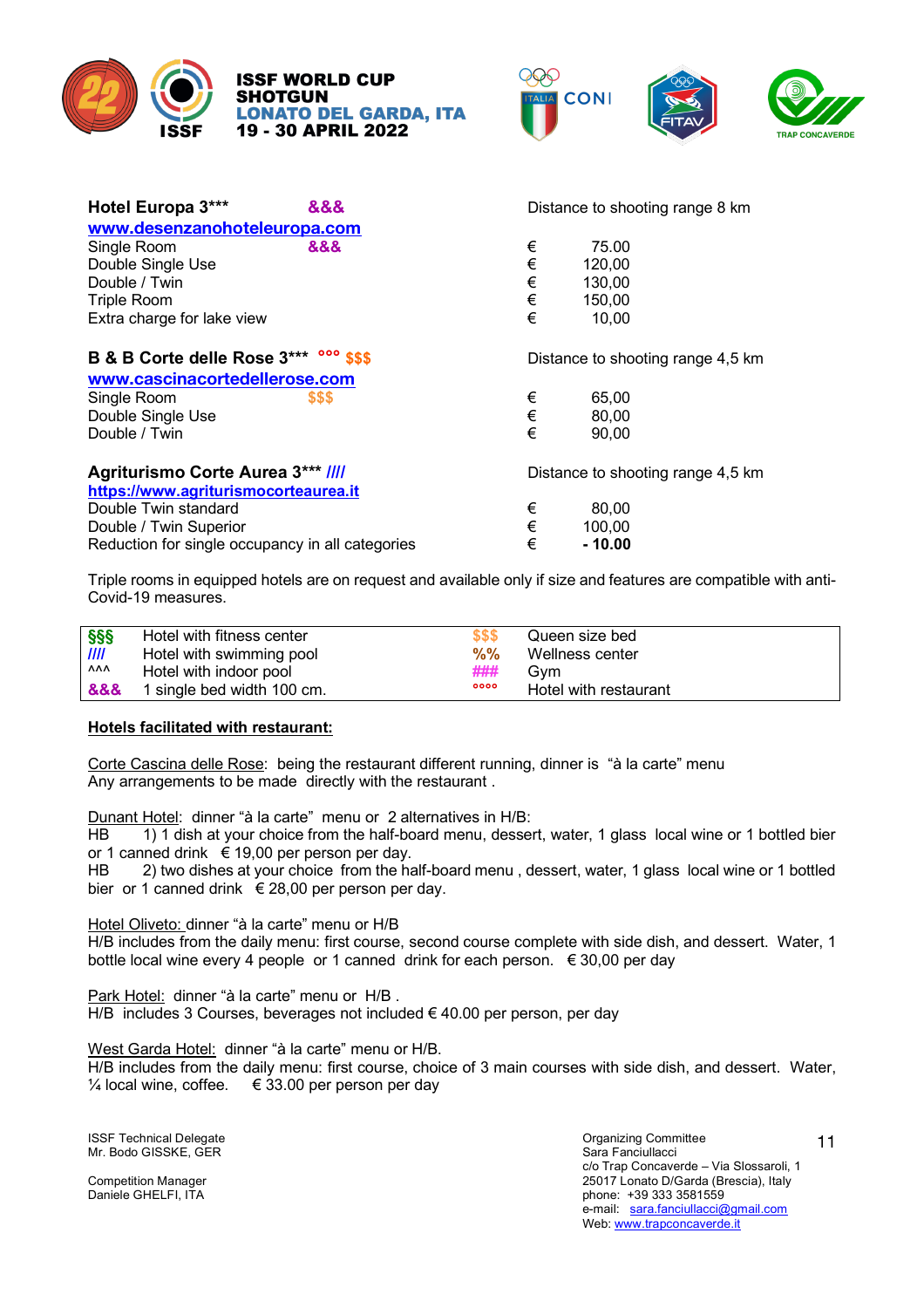







**Reservations will be made through the Organizing Committee and will be on a first come, first serve basis.**

**Rooms in other hotels will be reserved once the quotas in the structures listed above are sold out.**

### **IMPORTANT:**

**Since the ISSF World Cup takes place in a period of religious (Easter) and national holidays, and the area of Lake Garda is in great demand, the situation of the hotels will be rather critical so, be aware that the "goodwill regulations" for late cancellation, non-shows, or early check-out, will not be possible or, in any case, the decision is at the discretion of the Hotel.**

**Rooms requested before the official dates must be booked very early.**

**Please therefore send the Final Reservation Forms absolutely within the deadline as we cannot guarantee for rooms after that date.** 

**Preliminary Hotel Reservations must be effected by: 1 FEB 2022**

**Final Hotel Reservations must be effected by: 1 MAR 2022**

## **Payments have to be made directly to the hotels.**

A 50% deposit **upon receipt of the pro-forma invoice but not later than 22 MAR 2022** is mandatory. The balance will be settled upon arrival or swift in advance. All bank fees are at the participants' expense. Any change or cancellation must be notified to the Organizing Committee **not** to the hotels. Reservations will not be guaranteed unless a deposit of 50% is received by the deadline.

## **Penalty Fees for Cancellation**

- Free cancellation till **23 MAR 2022**
- 50% penalty of the total cost **from 24 MAR to 11 APR 2022** for any reserved and cancelled rooms, late arrivals, early departures,
- 100% penalty of the total cost from **12 APR 2022** onwards for any reserved and cancelled rooms, late arrivals, early departures,

## **NO penalty for cancellation will be charged by the hotels in case the Organizing Committee can replace the cancelled reservations with others**

# **9. Travel and Transportation**

## **Travel – Arrival**

Trap Concaverde can be reached by:

- **Car** Highway A4 Milano-Venezia, exit: Desenzano. Then turn to the right and proceed for 5 km.
- **Train** Milano-Venezia line, stop: Desenzano

ISSF Technical Delegate<br>
Mr. Bodo GISSKE. GER<br>
Mr. Bodo GISSKE. GER Mr. Bodo GISSKE, GER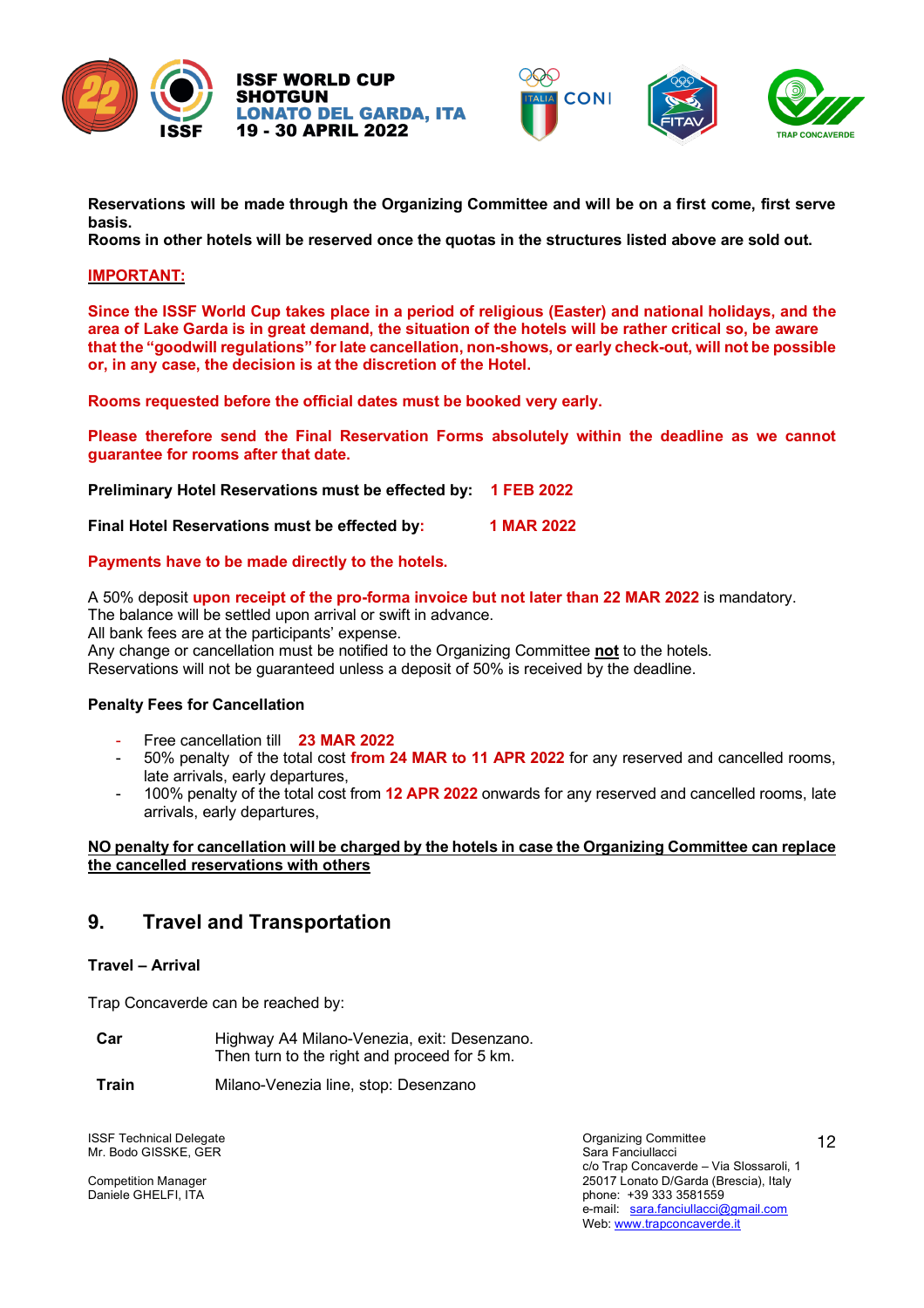







**Plane** Milano Malpensa (MXP) Milano Linate (LIN) Bergamo (BGY) Verona Villafranca (VRN)

## **Airport pick up – Transportation to the Official Hotels (and return for departure)**

**The Official Airport for the ISSF World Cup is MILANO MALPENSA (MXP) –** the distance to the shooting range is 165 km. Distance to the hotels is approx. 170 km.

Round trip from/to Malpensa airport and the Official hotels, will be arranged by the OC. **The transportation fee of EUR 50.00 per person for round trip is charged.** 

#### **The service will be active as from Saturday 16 APR 2022 to Wednesday 30 APR 2022**

**On request FREE transportation will be arranged from/ to Verona Airport but no support within the Terminal can be provided by the Organizing Committee.**

**On request, round trip transportation (Eur 50.00 per person) will be arranged from/to Linate Airport but with no OC support within the Terminal (at least 2 people).**

The Delegations deciding to arrive **before 16 APR 2022 or leave after 30 APR 2022** will have to make their own arrangements otherwise, on request, the Organizing Committee will organize assistance and/or transportation at the Delegations' expense.

All transportation services requested in the "Final Travel Form", not cancelled within three (3) days before arrival, will be applicable by the Organizing Committee according to the number of passengers appearing in the "Final Travel Form" for which the service has been required.

## **No assistance or transportation will be provided to the participants lodged in unofficial hotels.**

## **Local Transportation – Shuttle Service**

Local transportation between the official hotels and the shooting range will be arranged by the Organizing Committee as from **19 APR 2022**

In case of accommodation in unofficial hotels, the local transportation has to be arranged by the participants.

Car Rentals are available at the airports and downtown Desenzano.

#### **In Desenzano you can apply to:**

- **EUROCAR CRS** Viale Marconi, 13 Phone: +39 030 9911718 E-Mail: **info@autonoleggioeurocar.it**
- **EUROPCAR NIKAD Associati** Via C. Rambotti, 17 Phone: +39 030 9991777 E-Mail: **itsmdlzc02@europcar.com**

**ISSF Technical Delegate** Organizing Committee Organizing Committee Mr. Bodo GISSKE, GER Sara Fanciullacci (Server Sara Fanciullacci Sara Fanciullacci Sara Fanciullacci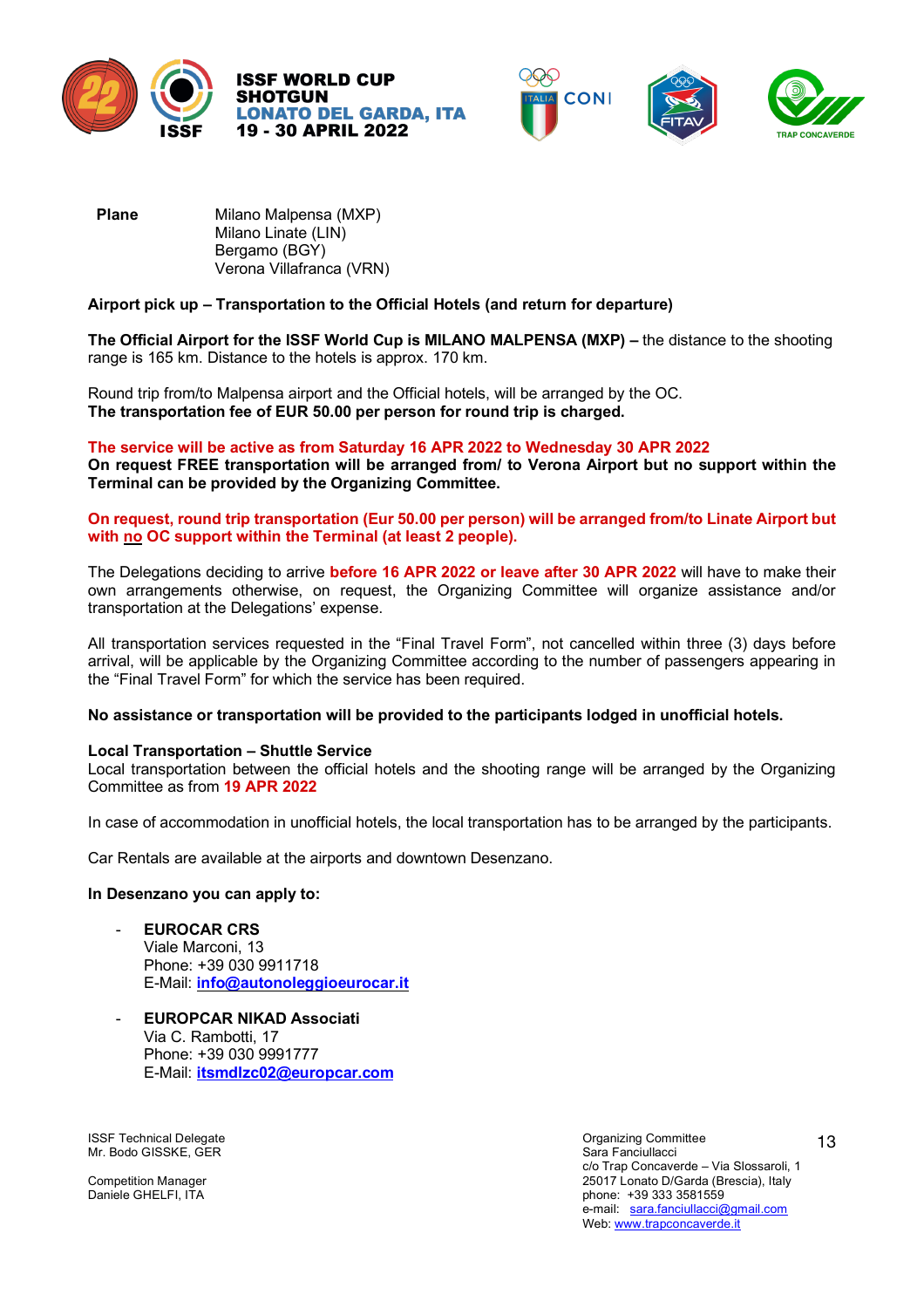





- **AVIS BUDGET Autonoleggio** Via Brescia, 56 Phone: +39 030 9140221 E-Mail: **desenzano.d0f@avis-autonoleggio.it**

# **10. Competition Related Procedures at the Shooting Range**

## **Technical Meeting**

The Technical Meeting will take place on **20 APR 2022** at the shooting range.

Each participating ISSF Member Federation is kindly requested to have at least one representative present at the Technical Meeting to receive updated information regarding Final Competition and training schedules, draw procedures and other important issues related to the ISSF World Cup. The time of the meeting will be confirmed after the Final Entry Deadline.

**Storage of Firearms and Ammunition** 

Storage of guns and ammunition is available at the armory on the shooting range. Athletes are also permitted to take their shotguns in the hotel room provided they do not let them unattended.

## **Ammunition**

The Italian Customs Authority will allow each athlete to import a maximum of 1.200 cartridges which will be used for the competition.

The use of steel pellets is not allowed. A wide range of local and international ammunition will be available for sale at the shooting club.

*Athletes traveling by air, on departing from Italy will be allowed to re-export a maximum quantity of 125 cartridges only, packed into a single ammunition case which must not exceed 5 kg in weight, provided that the quantity declared on arrival into Italy, is in excess of this amount.*

## **Doping Control Tests**

.

The Organizing Committee will conduct Doping Controls Tests according to the ISSF Anti-Doping Rules and the ISSF Test Distribution Plan 2021 under the supervision of the ISSF Technical Delegate

# **11. Ceremonies**

## **Opening and Closing Ceremony**

The Opening and Closing Ceremonies will take place at the Venue compatibly with how the COVID situation will be in that period.

## **Victory Ceremony**

The Victory Ceremonies will take place at the shooting range immediately after the end of each Final (see also: Final Competition Schedule).

During the ceremonies the athletes are required to present themselves in their official national uniform or national tracksuits (tops and bottoms).

#### **Flags and Anthems**

Each participating nation is required to bring three (3) national flags (approx. size 100 x 150 cm) and one (1) national anthem on standard CD (40-50 seconds).

ISSF Technical Delegate<br>
Mr. Bodo GISSKE. GER<br>
Mr. Bodo GISSKE. GER Mr. Bodo GISSKE, GER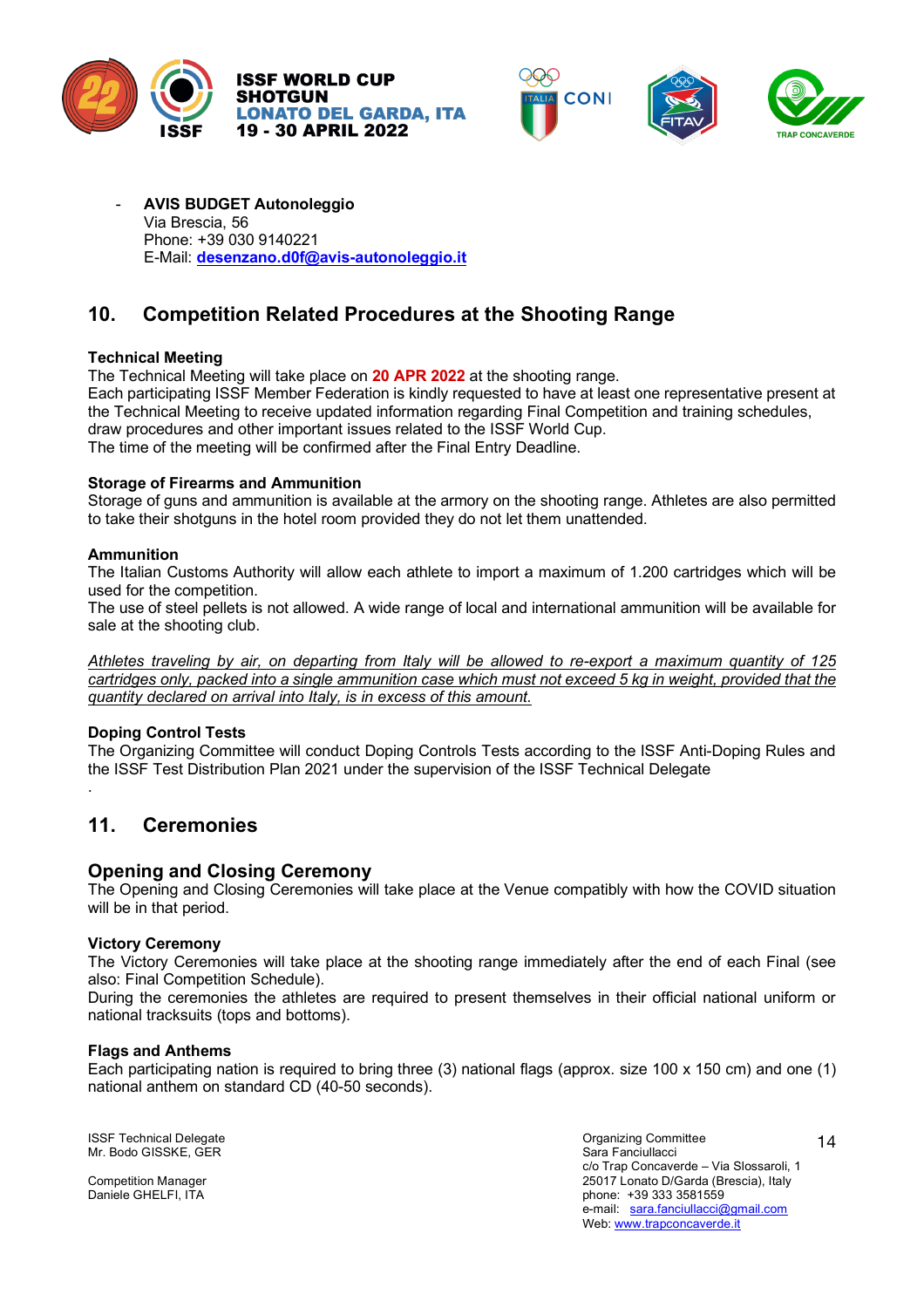





# **12. Weather Information**

The weather conditions in APRIL are unpredictable and variable. Sometimes it is very warm, while the temperatures are normally approximately 18°C during the day and 15°C at night.

# **13. Media relations**

All Media representatives must register for the ISSF World Cup by using the Media Accreditation Form (Annex 9).

Press conference will take place prior, during and at the end of the ISSF World Cup.

Press and Television service will be given during the ISSF World Cup.

**The contact person for media facilities is Mr. Tomax Mondadori Phone: +39-347-0101447 E-mail: ufficiostampatrapconcaverde@gmail.com**

Onsite Media facilities: the press room is equipped with all the facilities required (fax machines, copy machine, Wi-Fi and cable internet connections, electrical outlets for PC, pigeonholes for information, start lists, results, bulletins, a sufficient number of work spaces, etc.

Athlete Biographies will be distributed and photos will be taken. Each Team Leader will be kindly required to check the folder and return it to the office of the Organizing Committee.

All Finals will be covered by ISSF TV and will be displayed on the ISSF website **www.issf-sports.org.** 

# **14. Industry Service**

Various industry services and exhibitors will be present during the ISSF World Cup. Please contact the Organizing Committee for information concerning the exhibition stands that will be offered at reasonable prices.

# **15. Annexes**

All necessary Registration Forms are attached to this General Information and **must** be returned duly filled in by the applicable deadlines.

# **16. Summary of Deadlines**

The Summary of Deadlines is attached to this General Information.

ISSF Technical Delegate<br>
Mr. Bodo GISSKE. GER<br>
Mr. Bodo GISSKE. GER Mr. Bodo GISSKE, GER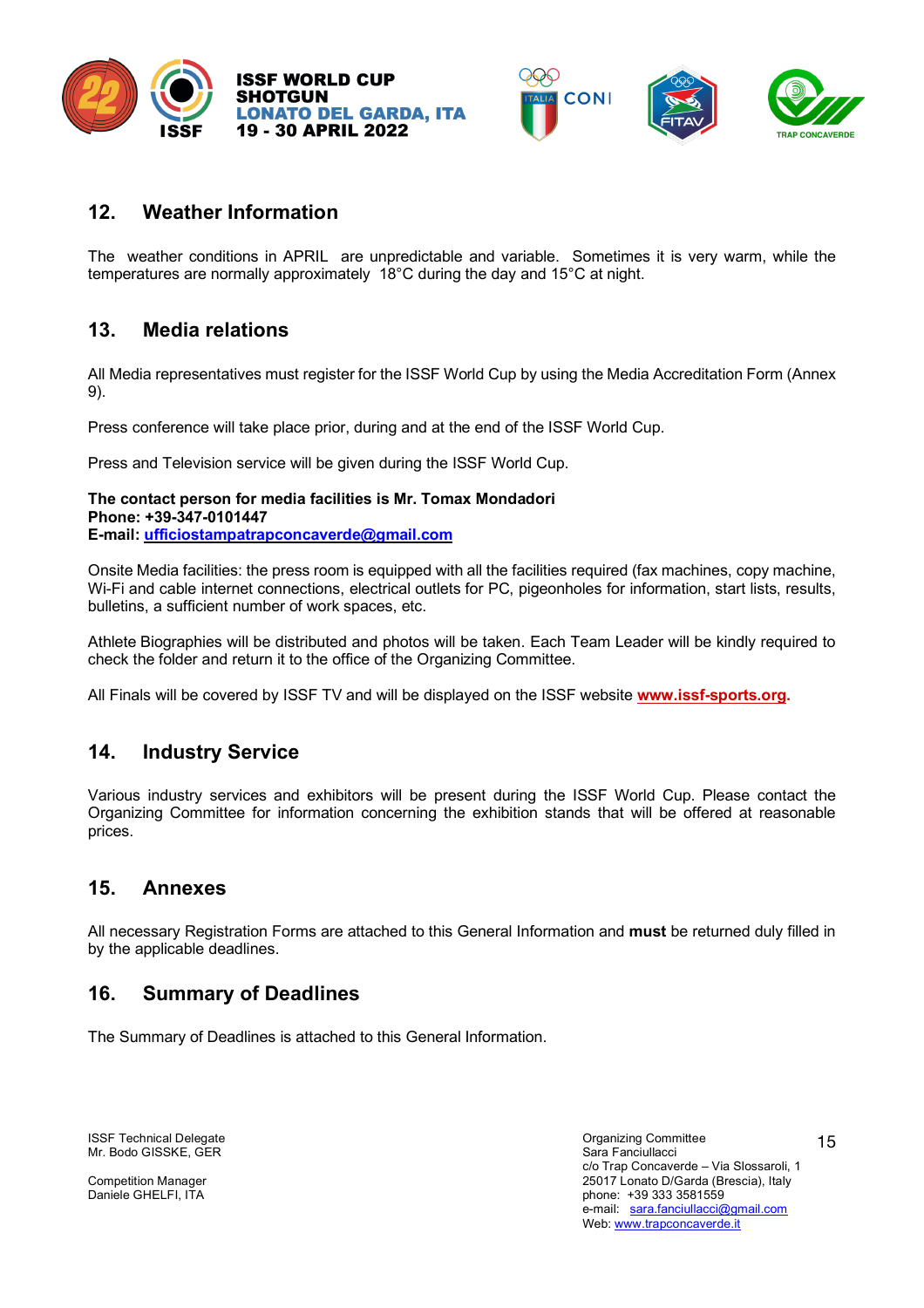



# **17. Social and Cultural Activities**

The Garda Lake is coasted by pretty and historical villages easy to visit by car, by bus, by boat (departure/arrival Desenzano Harbour). There is easy access the towns of Brescia, Mantova, Venezia, Verona and Milano.

# **18. Health**

**For up-to-date information on foreign travelers entering Italy, visit the official website of the Italian Ministry of Health:**

**Salute.gov.it** then, Novel Coronavirus - Topics Covid 19 – travellers Useful numbers from the Ministry of Health: +39 02 3200 8345 or +39 02 8390 5385 Other useful details can be found of the Official website of the Foreign Ministry: **www.viaggiaresicuri.it**

#### **Further information about the COVID situation in Italy will be provided by the Organizing Committee in the coming months**.

# **19. Contact Details**

**Ivan CARELLA – OC President** Mobile: +39-335-6749094 E-mail: **ivan.carella@trapconcaverde.it**

**Daniele GHELFI – Competition Manager** Mobile: +39-335-6348781 E-mail: **dghelf@tin.it**

**Sara FANCIULLACCI - MAIN contact** Mobile: +39-333 -3581559 E-mail: **sara.fanciullacci@gmail.com**

**Maria Teresa IMPERATORI - for LOGISTICS Only**

Phone: +39-030-3452014 +39-335-8218079 E-mail: **mtservice1@virgilio.it** or **mariateresaimperatori@gmail.com**

# **F.I.T.A.V.**

**Chiara RIMOLDI (VISA)** Phone: +39 -06-45235246 E-mail**: visa@fitav.it - c.rimoldi@fitav.it**

**Carlo MANSTRETTA (Entries – Payments –Media)** Phone: +39 -06-45235242 E-mail**: c.manstretta@fitav.it**

**Federica IANNUCCI (Gun Permits - information on the COVID situation in Italy)** Phone: +39 -06-45235234 E-mail**: gunpermit@fitav.it - f.iannucci@fitav.it**

ISSF Technical Delegate<br>
ISSF Technical Delegate<br>
Mr. Bodo GISSKE. GER Mr. Bodo GISSKE, GER